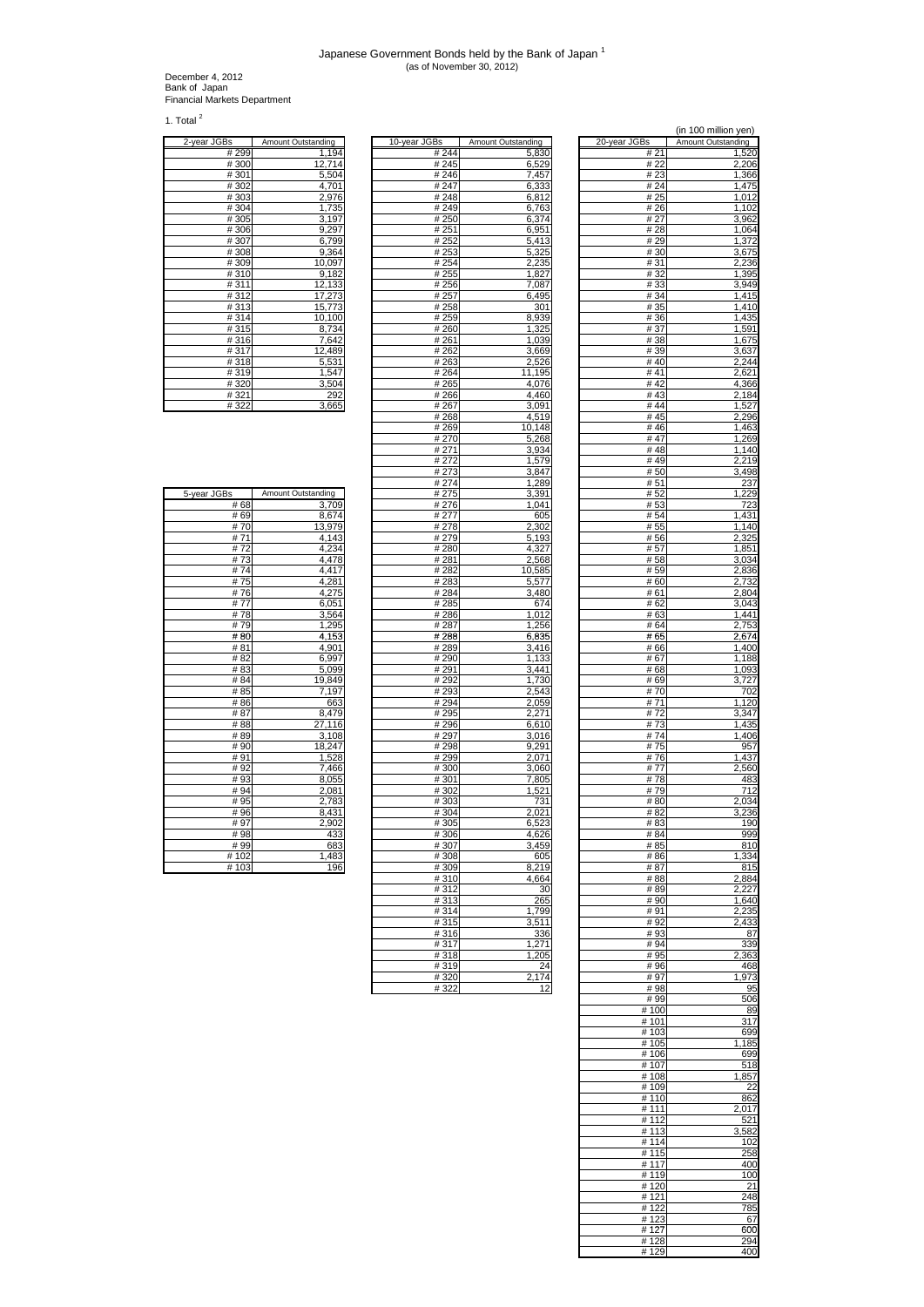| 30-year JGBs         | <b>Amount Outstanding</b> |
|----------------------|---------------------------|
| #2                   | 53                        |
| #3                   | 256                       |
| #4                   | 589                       |
| # 5                  | 213                       |
| #6                   |                           |
| 7<br>#               | 244                       |
| #<br>8               | $\overline{3}8$           |
| #9                   |                           |
| # 10                 | 645                       |
| 11<br>#              | $\overline{7}$ 4          |
| 12<br>#              | $\overline{31}$           |
| $\overline{13}$<br># | 4                         |
| $\overline{14}$<br># | 56                        |
| 15<br>#              | 299                       |
| 16<br>#              | 666                       |
| $\overline{17}$<br># | 395                       |
| #18                  | 75                        |
| #19                  |                           |
| 20<br>#              | 611                       |
| #21                  | 1                         |
| # 22                 | 143                       |
| #23                  | 87                        |
| #24                  | 370                       |
| # 25                 | 298                       |
| #26                  | 410                       |
| # 27                 | 555                       |
| # 28                 | 81                        |
| # 29                 | 335                       |
| # 31                 | 20                        |
| #32                  | 464                       |
| #34                  | 183                       |

| 30-year JGBs | Amount Outstanding | Floating-rate JGBs | Amount Outstanding | Inflation-Indexed Bonds | Amount Outstanding |
|--------------|--------------------|--------------------|--------------------|-------------------------|--------------------|
| #2           | 53                 | #8                 | 66                 | #1                      | 3                  |
| # $3$        | 256                | #9                 | 710                | #2                      | 90                 |
| #4           | 589                | #10                | 651                | #3                      | 435                |
| # 5          | 213                | # 11               | 736                | #4                      | 567                |
| #6           | 1                  | #12                | 412                | #5                      | 244                |
| #7           | 244                | #13                | 1,020              | #6                      | 699                |
| #8           | 38                 | #14                | 254                | #7                      | 341                |
| #9           | 1                  | #15                | 804                | #8                      | 1,486              |
| #10          | 645                | #16                | 932                | #9                      | 580                |
| #11          | 74                 | #17                | 538                | #10                     | 1,091              |
| #12          | 31                 | #18                | 333                | # 11                    | 522                |
| #13          | 4                  | #19                | 557                | #12                     | 1,207              |
| #14          | 56                 | #20                | 836                | #13                     | 302                |
| #15          | 299                | #21                | 1,826              | #14                     | 1,860              |
| #16          | 666                | #22                | 1,503              | #15                     | 392                |
| #17          | 395                | #23                | 972                | #16                     | 1,143              |
| #18          | 75                 | #24                | 761                |                         |                    |
| #19          | 1                  | #25                | 1,117              |                         |                    |
| #20          | 611                | #26                | 495                |                         |                    |
| #21          | 1                  | #27                | 377                |                         |                    |
| # 22         | 143                | #28                | 372                |                         |                    |
| #23          | 87                 | #29                | 504                |                         |                    |
| #24          | 370                | #30                | 638                |                         |                    |
| #25          | 298                | #31                | 282                |                         |                    |
| #26          | 410                | #32                | 405                |                         |                    |
| # 27         | 555                | #33                | 543                |                         |                    |
| #28          | 81                 | #34                | 460                |                         |                    |
| #29          | 335                | # 35               | 249                |                         |                    |
| #31          | 20                 | #36                | 386                |                         |                    |
| #32          | 464                | #37                | 1,227              |                         |                    |
| #34          | 183                | #38                | 1,255              |                         |                    |
|              |                    | #39                | 810                |                         |                    |
|              |                    | #40                | 368                |                         |                    |
|              |                    | #41                | 720                |                         |                    |
|              |                    | #42                | 733                |                         |                    |
|              |                    | #43                | 1,482              |                         |                    |
|              |                    | #44                | 725                |                         |                    |
|              |                    | #45                | 737                |                         |                    |
|              |                    | #46                | 469                |                         |                    |
|              |                    | #47                | 608                |                         |                    |
|              |                    | #48                | 444                |                         |                    |

| Inflation-Indexed Bonds | Amount Outstanding |
|-------------------------|--------------------|
| # 1                     | 3                  |
| #2                      | 90                 |
| #3                      | 435                |
| #4                      | 567                |
| # 5                     | 244                |
| #6                      | 699                |
| #<br>7                  | 341                |
| #<br>8                  | 1,486              |
| # 9                     | 580                |
| #10                     | 1,091              |
| 11<br>#                 | 522                |
| #<br>12                 | 1,207              |
| 13<br>#                 | 302                |
| #<br>14                 | 1,860              |
| # 15                    | 392                |
| #16                     | 1,143              |

2. Asset Purchase Program<sup>3</sup>

| 2-year JGBs | Amount Outstanding |
|-------------|--------------------|
| #299        | 472                |
| #300        | 1,034              |
| #301        | 1,500              |
| #302        | 1,714              |
| #303        | 1,321              |
| #304        | 572                |
| #305        | 2,531              |
| #306        | 7,878              |
| #307        | 3,731              |
| #308        | 4,187              |
| #309        | 9,375              |
| #310        | 6,461              |
| #311        | 12,057             |
| #312        | 17,273             |
| #313        | 15,773             |
| #314        | 9,768              |
| #315        | 8,611              |
| #316        | 7,562              |
| #317        | 12,489             |
| #318        | 5,452              |
| #319        | 617                |
| #320        | 3,504              |
| #321        | 292                |
| #322        | 3.665              |

| (111 TOO MINNON YEN) |              |                    |             |                    |             |
|----------------------|--------------|--------------------|-------------|--------------------|-------------|
| Amount Outstanding   | 10-year JGBs | Amount Outstanding | 5-year JGBs | Amount Outstanding | 2-year JGBs |
| 95                   | # 244        | 20                 | #68         | 472                | #299        |
| 705                  | #245         | 428                | #69         | 1,034              | #300        |
| 4 <sub>C</sub>       | #247         | 1,031              | #70         | 1,500              | #301        |
| 41                   | #248         | 24                 | #71         | 1,714              | #302        |
|                      | #249         | 55                 | #72         | 1,321              | #303        |
| 446                  | #250         | 1,180              | #73         | 572                | #304        |
| 692                  | #251         | 207                | #74         | 2,531              | #305        |
| 134                  | #252         | 261                | #75         | 7,878              | #306        |
| 958                  | #253         | 305                | #76         | 3,731              | #307        |
| 299                  | #254         | 347                | #77         | 4,187              | #308        |
| 29                   | #255         | 338                | #78         | 9,375              | #309        |
| 1,085                | #256         | 482                | #79         | 6,461              | #310        |
| 2,979                | #257         | 67                 | #80         | 12,057             | #311        |
| 184                  | #258         | 3,398              | #81         | 17,273             | #312        |
| 908                  | #259         | 5,779              | #82         | 15,773             | #313        |
| 38                   | #260         | 224                | #83         | 9,768              | #314        |
| 24                   | #261         | 1,257              | #84         | 8,611              | #315        |
| 34                   | #262         | 2,401              | # 85        | 7,562              | #316        |
| <b>209</b>           | #263         | 514                | #86         | 12,489             | #317        |
| 1,798                | #264         | 4,901              | #87         | 5,452              | #318        |
| 1,743                | #265         | 17,743             | #88         | 617                | #319        |
| 853                  | #266         | 1,963              | #89         | 3,504              | #320        |
| 46                   | #267         | 14,255             | #90         | 292                | #321        |
| 2,034                | #268         | 1,360              | #91         | 3,665              | #322        |
| 1,921                | #269         | 3,986              | #92         |                    |             |
|                      |              |                    |             |                    |             |

| is.   | Amount Outstanding | 5-year JGBs | Amount Outstanding | 10-year JGBs | Amount Outstanding |
|-------|--------------------|-------------|--------------------|--------------|--------------------|
| # 299 | 472                | # 68        | 20                 | #244         | 95                 |
| #300  | 1,034              | #69         | 428                | #245         | 705                |
| #301  | 1,500              | #70         | 1,031              | #247         | 40                 |
| #302  | 1,714              | #71         | 24                 | #248         | 41                 |
| #303  | 1,321              | #72         | 55                 | #249         | $\overline{7}$     |
| #304  | 572                | #73         | 1,180              | #250         | 446                |
| #305  | 2,531              | #74         | 207                | #251         | 692                |
| #306  | 7,878              | #75         | 261                | #252         | 134                |
| #307  | 3,731              | #76         | 305                | #253         | 958                |
| #308  | 4,187              | #77         | 347                | #254         | 299                |
| #309  | 9,375              | #78         | 338                | #255         | 29                 |
| #310  | 6,461              | #79         | 482                | #256         | 1,085              |
| #311  | 12,057             | #80         | 67                 | #257         | 2,979              |
| #312  | 17,273             | #81         | 3,398              | #258         | 184                |
| #313  | 15,773             | #82         | 5,779              | #259         | 908                |
| #314  | 9,768              | #83         | 224                | #260         |                    |
| #315  | 8,611              | #84         | 1,257              | #261         | $\frac{38}{24}$    |
| #316  | 7,562              | #85         | 2,401              | #262         |                    |
| #317  | 12,489             | #86         | 514                | #263         | 209                |
| #318  | 5,452              | #87         | 4,901              | #264         | 1,798              |
| #319  | 617                | #88         | 17,743             | #265         | 1,743              |
| #320  | 3,504              | #89         | 1,963              | #266         | 853                |
| #321  | 292                | #90         | 14,255             | #267         | 46                 |
| #322  | 3,665              | #91         | 1,360              | #268         | 2,034              |
|       |                    | #92         | 3,986              | #269         | 1,921              |
|       |                    |             |                    | #270         | 599                |
|       |                    |             |                    | #271         | 51                 |
|       |                    |             |                    | #272         | 993                |
|       |                    |             |                    | #273         | 917                |

| ear JGBs | Amount Outstanding |
|----------|--------------------|
|          |                    |
|          |                    |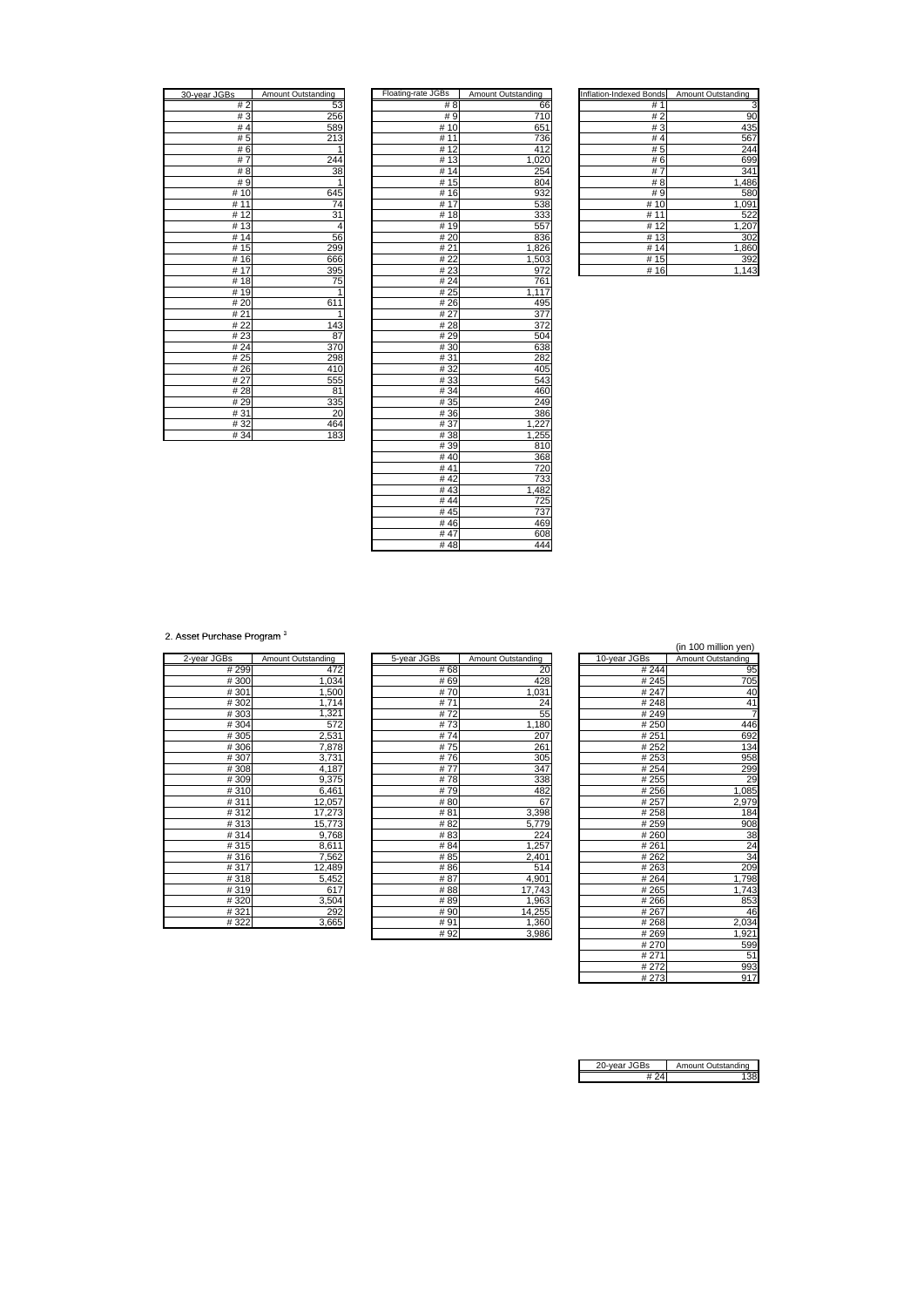<sup>3.</sup> Excluding the Asset Purchase Program 4

| 2-year JGBs | Amount Outstanding  |
|-------------|---------------------|
| #299        | 722                 |
| #300        | 11,680              |
| #301        | 4,004               |
| #302        | 2,987               |
| #303        | 1,655               |
| #304        |                     |
| #305        |                     |
| #306        | $\frac{1,163}{666}$ |
| #307        | 3,068               |
| #308        |                     |
| #309        | $\frac{5,177}{722}$ |
| #310        |                     |
| #311        | 76                  |
| #314        |                     |
| #315        |                     |
| #316        | $\frac{332}{123}$   |
| #318        | $\frac{79}{930}$    |
| #319        |                     |

| <u>2-year JGBs</u> | Amount Outstanding | 10-year JGBs | Amount Outstanding | 20-year JGBs | Amount Outstanding |
|--------------------|--------------------|--------------|--------------------|--------------|--------------------|
| # 299              | 722                | #244         | 5,735              | #21          | 1,520              |
| #300               | 11,680             | #245         | 5,824              | #22          | 2,206              |
| #301               | 4,004              | #246         | 7,457              | #23          | 1,366              |
| #302               | 2,987              | #247         | 6,293              | #24          | 1,337              |
| #303               | 1,655              | #248         | 6,771              | # 25         | 1,012              |
| #304               | 1,163              | #249         | 6,756              | # 26         | 1,102              |
| #305               | 666                | # 250        | 5,928              | # 27         | 3,962              |
| #306               | 1,419              | #251         | 6,259              | # 28         | 1,064              |
| #307               | 3,068              | #252         | 5,279              | #29          | 1,372              |
| #308               | 5,177              | #253         | 4,367              | # 30         | 3,675              |
| #309               | 722                | #254         | 1,936              | #31          | 2,236              |
| #310               | 2,721              | # 255        | 1,798              | #32          | 1,395              |
| #311               | 76                 | #256         | 6,002              | #33          | 3,949              |
| #314               | 332                | #257         | 3,516              | # 34         | 1,415              |
| #315               | 123                | #258         | 117                | # 35         | 1,410              |
| #316               | 80                 | #259         | 8,031              | # 36         | 1,435              |
| #318               | 79                 | #260         | 1,287              | #37          | 1,591              |
| #319               | 930                | #261         | 1,015              | #38          | 1,675              |
|                    |                    | #262         | 3,635              | #39          | 3,637              |
|                    |                    | #263         | 2,317              | #40          | 2,244              |
|                    |                    | #264         | 9,397              | #41          | 2,621              |
|                    |                    | #265         | 2,333              | #42          | 4,366              |
|                    |                    | #266         | 3,607              | #43          | 2,184              |
|                    |                    | #267         | 3,045              | #44          | 1,527              |
|                    |                    | #268         | 2,485              | # $45$       | 2,296              |
| 5-year JGBs        | Amount Outstanding | # 269        | 8,227              | #46          | 1,463              |
| # 68               | 3,689              | #270         | 4.669              | #47          | 1,269              |
| # 69               | 8,246              | # 271        | 3,883              | #48          | 1,140              |
| #70                | 12,948             | #272         | 586                | #49          | 2,219              |
| #71                | 4,119              | #273         | 2,930              | #50          | 3,498              |
| #72                | 4,179              | #274         | 1,289              | #51          | 237                |
| #73                | 3,298              | #275         | 3,391              | #52          | 1,229              |
| #74                | 4,210              | #276         | 1,041              | #53          | 723                |
| #75                | 4,020              | # 277        | 605                | # 54         | 1,431              |
| #76                | 3,970              | #278         | 2,302              | #55          | 1,140              |
| #77                | 5,704              | #279         | 5,193              | #56          | 2,325              |
| #78                | 3,226              | #280         | 4,327              | # 57         | 1,851              |
| #79                | 813                | #281         | 2,568              | #58          | 3,034              |
| #80                | 4.086              | #282         | 10,585             | # 59         | 2,836              |
| #81                | 1,503              | #283         | 5,577              | #60          | 2,732              |
| #82                | 1,218              | #284         | 3,480              | #61          | 2,804              |
| #83                | 4,875              | #285         | 674                | # 62         | 3,043              |
| #84                | 18,592             | #286         | 1,012              | #63          | 1,441              |
| # 85               | 4,796              | #287         | 1,256              | # 64         | 2,753              |
| #86                | 149                | #288         | 6,835              | # 65         | 2,674              |
| #87                | 3,578              | # 289        | 3,416              | #66          | 1,400              |
| #88                | 9,373              | # 290        | 1,133              | #67          | 1,188<br>1,093     |
| #89<br>#90         | 1,145<br>3,992     | # 291        | 3,441<br>1,730     | #68          | $\overline{3,727}$ |
|                    |                    | # 292        |                    | # 69         |                    |
| #91<br>#92         | 168<br>3,480       | #293<br>#294 | 2,543<br>2,059     | #70<br>#71   | 702<br>1,120       |
| #93                | 8,055              | #295         | 2,271              | #72          | 3,347              |
| #94                | 2,081              | #296         | 6,610              | #73          | 1,435              |
| #95                | 2,783              | #297         | 3,016              | #74          | 1,406              |
| #96                | 8,431              | #298         | 9,291              | #75          | 957                |
| #97                | 2,902              | #299         | 2,071              | #76          | 1,437              |
| #98                | 433                | #300         | 3,060              | #77          | 2,560              |
| #99                | 683                | #301         | 7,805              | #78          | 483                |
| #102               | 1,483              | #302         | 1,521              | #79          | 712                |
| #103               | 196                | #303         | 731                | #80          | 2,034              |
|                    |                    | #304         | 2,021              | #82          | 3,236              |
|                    |                    | #305         | 6,523              | #83          | 190                |
|                    |                    | #306         | 4,626              | # 84         | 999                |
|                    |                    | #307         | 3,459              | # 85         | 810                |
|                    |                    | #308         | 605                | #86          | 1,334              |
|                    |                    | #309         | 8,219              | #87          | 815                |
|                    |                    | #310         | 4,664              | #88          | 2,884              |
|                    |                    | #312         | 30                 | #89          | 2,227              |
|                    |                    | #313         | 265                | #90          | 1,640              |
|                    |                    | #314         | 1,799              | #91          | 2,235              |
|                    |                    | #315         | 3,511              | #92          | 2,433              |
|                    |                    | #316         | 336                | #93          | 87                 |
|                    |                    | #317         | 1,271              | #94          | 339                |
|                    |                    | #318         | 1,205              | # 95         | 2,363              |
|                    |                    | #319         | 24                 | #96          | 468                |
|                    |                    | #320         | 2,174              | #97          | 1,973              |
|                    |                    | #322         | 12                 | #98          | 95                 |
|                    |                    |              |                    |              |                    |

|                            |                             |                      | (in 100 million yen)        |
|----------------------------|-----------------------------|----------------------|-----------------------------|
| Зs<br># 244                | Amount Outstanding<br>5,735 | 20-year JGBs<br># 21 | Amount Outstanding<br>1,520 |
| #245                       | 5,824                       | # 22                 | 2,206                       |
| #246                       | 7,457                       | # 23                 | 1,366                       |
| # 247<br>#248              | 6,293<br>6,771              | # 24<br># 25         | 1,337<br>1,012              |
| #249                       | 6,756                       | # 26                 | 1,102                       |
| # 250                      | 5,928                       | # 27                 | 3,962                       |
| # 251<br># 252             | 6,259<br>5,279              | # 28<br># 29         | 1,064<br>1,372              |
| # 253                      | 4,367                       | #30                  | 3,675                       |
| #254                       | 1,936                       | # 31                 | 2,236                       |
| # 255<br>#256              | 1,798<br>6,002              | #32<br># 33          | 1,395<br>3,949              |
| #257                       | 3,516                       | # 34                 | 1,415                       |
| # 258                      | 117                         | # 35                 | 1,410                       |
| # 259<br>#260              | 8,031<br>1,287              | # 36<br>#37          | 1,435<br>1,591              |
| # 261                      | 1,015                       | # 38                 | 1,675                       |
| # 262                      | 3,635                       | # 39                 | 3,637                       |
| # 263<br># 264             | <u>2,317</u><br>9,397       | #40<br>#41           | 2,244<br>2,621              |
| #265                       | 2,333                       | #42                  | 4,366                       |
| #266                       | 3,607                       | #43                  | 2,184                       |
| #267<br>#268               | 3,045<br>2,485              | #44<br>#45           | 1,527<br>2,296              |
| # 269                      | 8,227                       | #46                  | 1,463                       |
| # 270                      | 4,669                       | #47                  | 1,269                       |
| #271<br># 272              | 3,883<br>586                | #48<br>#49           | 1,140<br>2,219              |
| # 273                      | 2,930                       | # 50                 | 3,498                       |
| #274                       | 1,289                       | # 51                 | 237                         |
| # 275<br>#276              | 3,391<br>1,041              | # 52<br>#53          | 1,229<br>723                |
| # 277                      | 605                         | # 54                 | 1,431                       |
| # 278                      | 2,302                       | # 55                 | 1,140                       |
| #279<br>#280               | 5,193<br>4,327              | #56<br># 57          | 2,325<br>1,851              |
| # 281                      | 2,568                       | # 58                 | 3,034                       |
| #282                       | 10,585                      | # 59                 | 2,836                       |
| #283<br>#284               | 5,577<br>3,480              | #60<br># 61          | 2,732<br>2,804              |
| #285                       | 674                         | #62                  | 3,043                       |
| #286                       | 1,012                       | #63                  | 1,441                       |
| # 287<br>#288              | 1,256<br>6,835              | # 64<br># 65         | 2,753<br>2,674              |
| # 289                      | 3,416                       | # 66                 | 1,400                       |
| # 290                      | 1,133                       | # 67                 | 1,188                       |
| # 291<br># 292             | 3,441<br>1,730              | # 68<br># 69         | 1,093<br>3,727              |
| #293                       | 2,543                       | # 70                 | 702                         |
| # 294                      | 2,059                       | # 71                 | 1,120                       |
| # 295<br>$\frac{1}{4}$ 296 | 2,271<br>6,610              | # 72<br>#73          | 3,347<br>1,435              |
| # 297                      | 3,016                       | #74                  | 1,406                       |
| #298                       | 9,291                       | #<br>75              | 957                         |
| #299<br># 300              | 2,071<br>3,060              | 76<br>#<br># 77      | 1,437<br>2,560              |
| #301                       | 7.805                       | #<br>78              | 483                         |
| #302                       | 1,521                       | # 79                 | 712                         |
| #303<br>#304               | 731<br>2,021                | #80<br># 82          | 2,034<br>3,236              |
| #305                       | 6,523                       | #83                  | 190                         |
| #306                       | 4,626                       | #84                  | 999                         |
| #307<br>#308               | 3,459<br>605                | # 85<br>#86          | 810<br>1,334                |
| #309                       | 8,219                       | #87                  | 815                         |
| #310                       | 4,664                       | #88                  | 2,884                       |
| #312<br>#313               | 30<br>265                   | #89<br>#90           | 2,227<br>1,640              |
| #314                       | 1,799                       | #91                  | 2,235                       |
| #315                       | 3,511                       | #92                  | 2,433                       |
| #316<br>#317               | 336<br>1,271                | #93<br>#94           | 87<br>339                   |
| #318                       | 1,205                       | #95                  | 2,363                       |
| #319                       | 24<br>2.174                 | #96                  | 468                         |
| #320<br>#322               | 12                          | #97<br>#98           | 1,973<br>95                 |
|                            |                             | # 99                 | 506                         |
|                            |                             | # 100<br># 101       | 89<br>317                   |
|                            |                             | # 103                | 699                         |
|                            |                             | #105                 | 1,185                       |
|                            |                             | #106<br>#107         | 699<br>518                  |
|                            |                             | #108                 | 1,857                       |
|                            |                             | # 109                | 22                          |
|                            |                             | #110<br># 111        | 862<br>2,017                |
|                            |                             | #112                 | 521                         |
|                            |                             | #113                 | 3,582                       |
|                            |                             | #114<br>#115         | 102<br>258                  |
|                            |                             | #117                 | 400                         |
|                            |                             | #119                 | 100                         |
|                            |                             | #120<br># 121        | 21<br>248                   |
|                            |                             | # 122                | 785                         |
|                            |                             | #123                 | 67                          |
|                            |                             | #127<br>#128         | 600<br>294                  |
|                            |                             | #129                 | 400                         |

| $#$ 00     | <u>ა,ხია</u>                                                |
|------------|-------------------------------------------------------------|
| # 69       | 8,246                                                       |
| #70        | 12,948                                                      |
| # 71       | 4,119                                                       |
| #72        |                                                             |
| #73        |                                                             |
| #74        |                                                             |
| #75<br>#76 | 4,179<br>3,298<br>4,210<br>4,020<br>3,970<br>5,704<br>3,226 |
|            |                                                             |
| # 77       |                                                             |
| #78        |                                                             |
| #79        | 813                                                         |
| #80        | 4,086                                                       |
| # 81       |                                                             |
| # 82       |                                                             |
| #83        | $\frac{1,503}{1,218}$<br>$\frac{1,218}{4,875}$              |
| # 84       |                                                             |
| # 85       |                                                             |
| #86        | $\frac{1,315}{18,592}$ $\frac{4,796}{149}$                  |
| # 87       | $\frac{3,578}{9,373}$                                       |
| # 88       |                                                             |
| # 89       | 1,145                                                       |
| # 90       | 3,992<br>168                                                |
| #91        |                                                             |
| # 92       | 3,480                                                       |
| #93        |                                                             |
| #94        |                                                             |
| #95        | $\frac{8,055}{2,081}$ $\frac{2,783}{8,431}$                 |
| #96        |                                                             |
| #97        | 2,902                                                       |
| #98        | 433                                                         |
| #99        | 683                                                         |
| 102<br>#   | 1,483                                                       |
| #103       | 196                                                         |